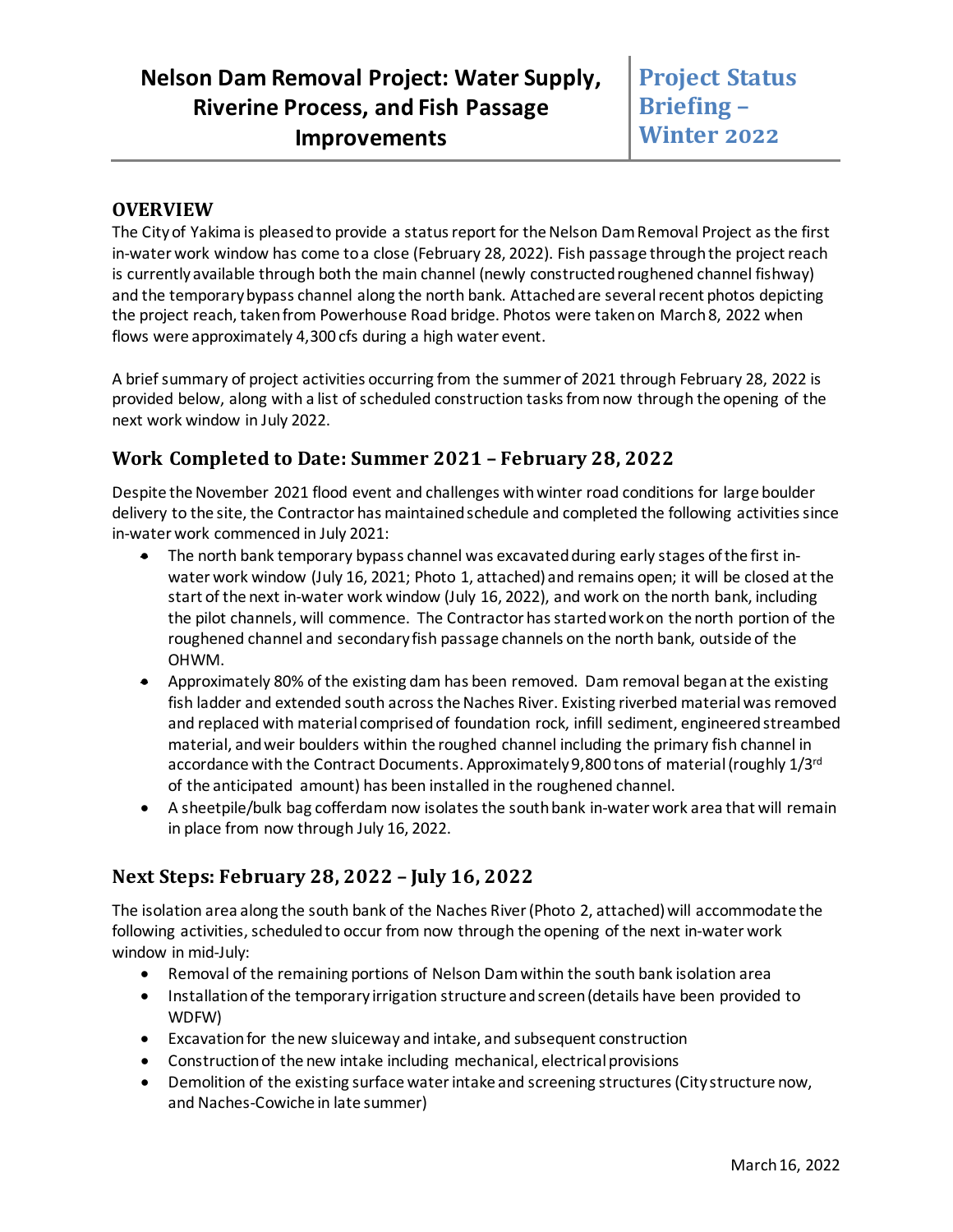#### **Fish Rescue and Relocation Summary to Date**

HDR has conducted several rounds of fish salvage during various dewatering stages, with assistance from the Yakama Nation, WDFW, USFWS, and the Northbank construction team. As of February 17, 2022, the fish salvage and relocation team has captured and released:

- 104 juvenile *O. mykiss*, with 4 injuries and 3 deaths
- 74 Chinook Salmon juveniles, with 2 injuries and no known deaths
- 22 Coho Salmon juveniles, with no injuries or known deaths
- 0 Bull Trout

#### **Special Thanks**

We greatly appreciate the outstanding efforts and participation by the regulatory community, Yakima County, and all project stakeholders to continue to support this project. Special thanks to the Yakama Nation, for their flexibility and gracious willingness to help with multiple salvage efforts.

We will provide another update at the start of the next in-water work window. In the meantime, if there are any questions or a desire to visit the site, please reach out.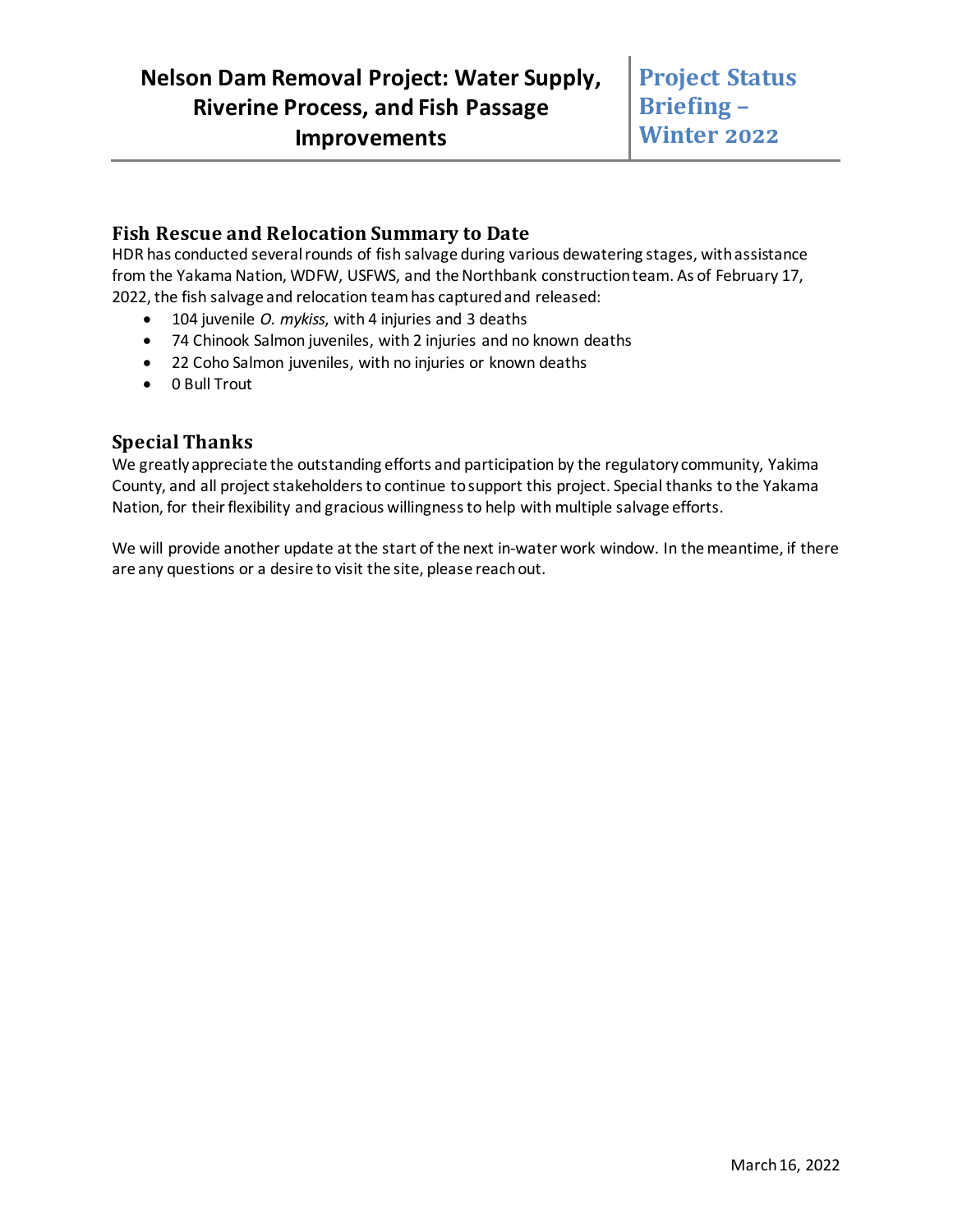Photos of Nelson Dam Removal Project In-water Work Area *Photos from March 8, 2022, 4,300 cfs flow*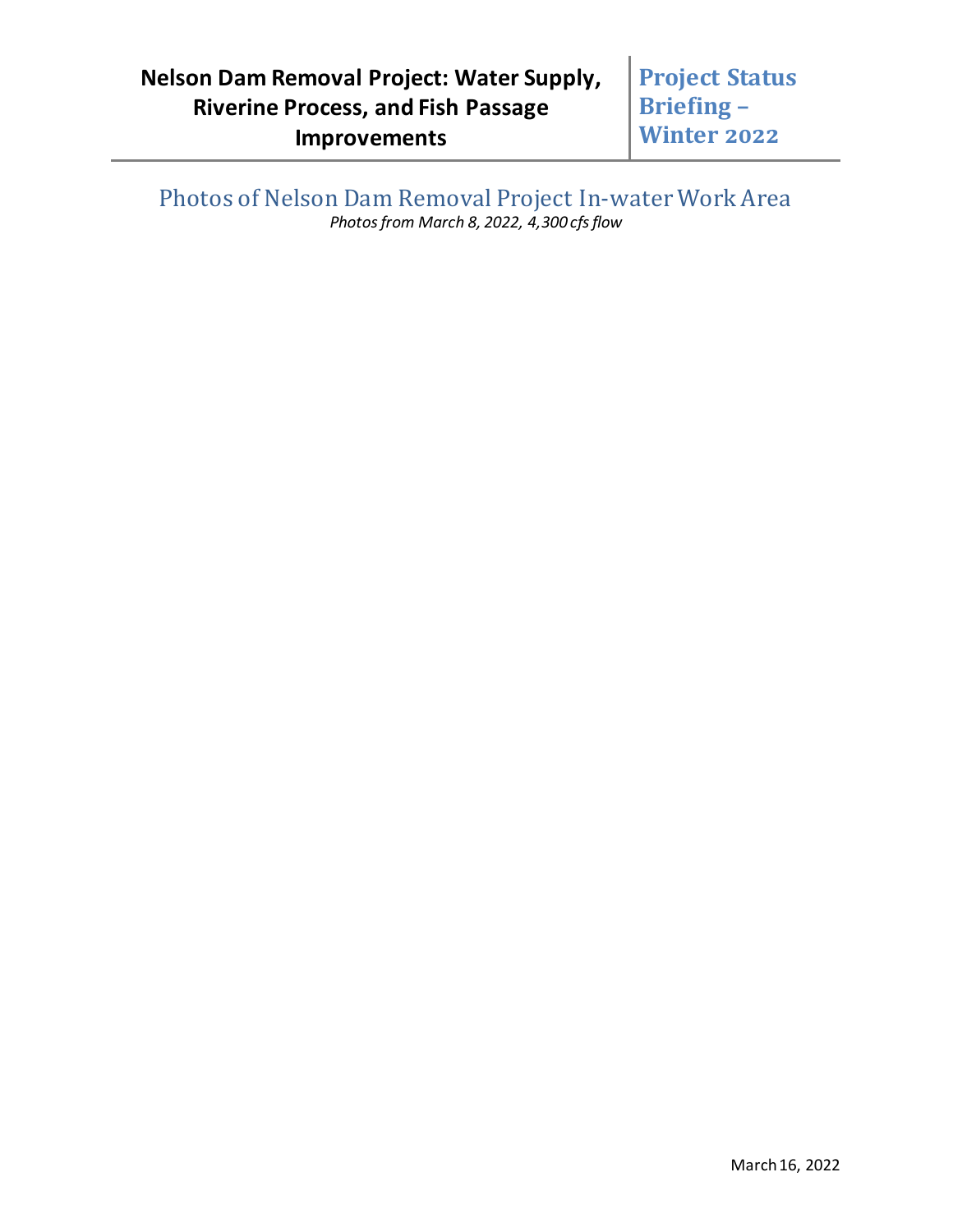**Nelson Dam Removal Project: Water Supply, Riverine Process, and Fish Passage Improvements**

**Project Status Briefing – Winter 2022**